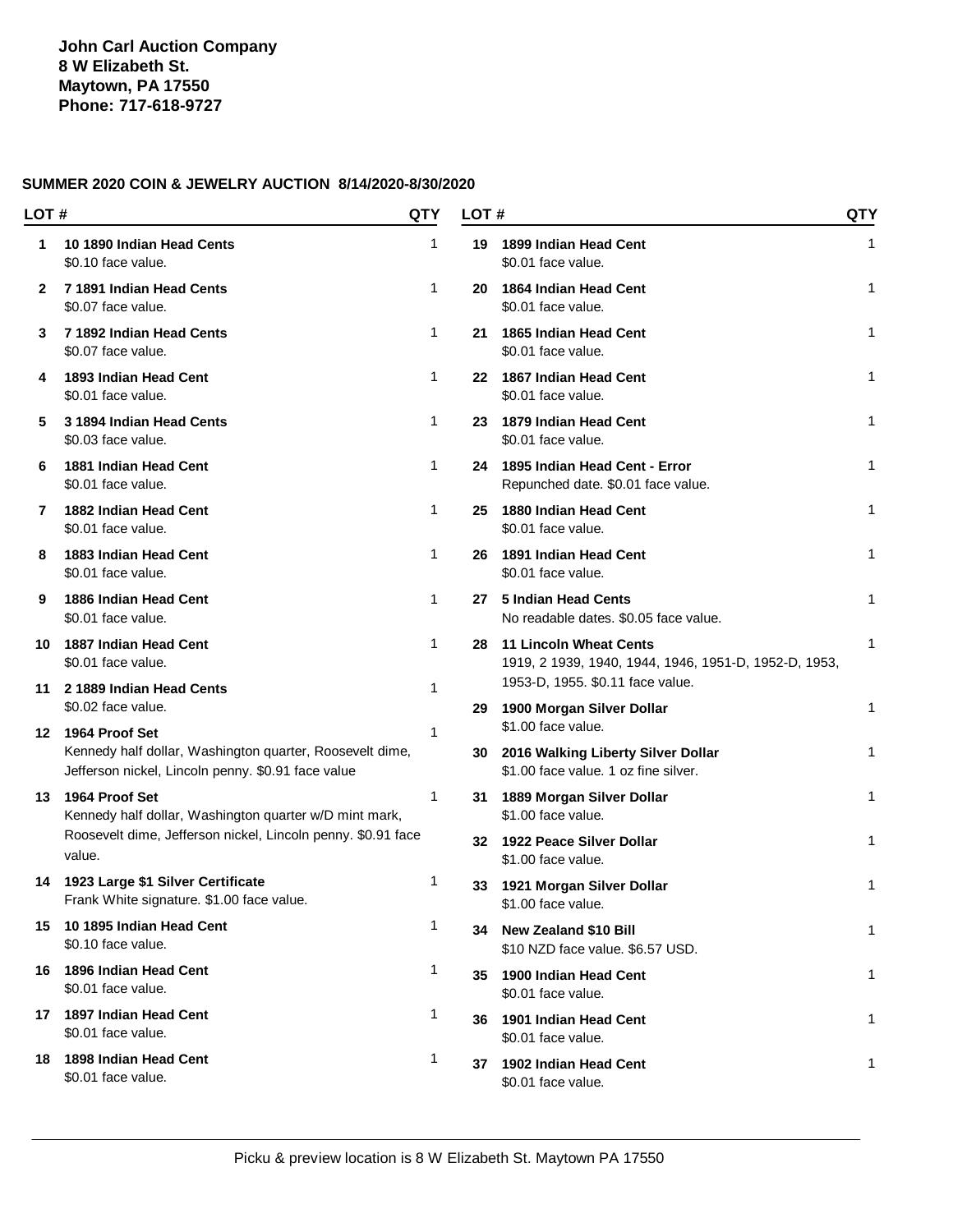# **John Carl Auction Company Page: 2 Page: 2**

### **SUMMER 2020 COIN & JEWELRY AUCTION 8/14/2020-8/30/2020**

| LOT# |                                                                                                                         | QTY | LOT# |                                                                                                                                                | <b>QTY</b> |
|------|-------------------------------------------------------------------------------------------------------------------------|-----|------|------------------------------------------------------------------------------------------------------------------------------------------------|------------|
| 38   | 1903 Indian Head Cent<br>\$0.01 face value.                                                                             | 1   | 59.  | 1980 Washington Quarter Proof<br>\$0.25 face value.                                                                                            | 1          |
| 39   | 1904 Indian Head Cent<br>\$0.01 face value.                                                                             | 1   | 60   | <b>5 Roosevelt Dime Proofs</b><br>\$0.50 face value. 1963, 1974-S, 1976-S, 1979-S, 1982-S                                                      | 1          |
| 40   | 1905 Indian Head Cent<br>\$0.01 face value.                                                                             | 1   | 61   | <b>1972 Bicentennial Commemorative Medal</b><br>Featuring George Washington on the front, Sons of Liberty<br>tree on the reverse. P mint mark. | 1          |
| 41   | 1906 Indian Head Cent<br>\$0.01 face value.                                                                             | 1   |      | 62 5 Commemorative Medallions                                                                                                                  |            |
| 42   | 1907 Indian Head Cent<br>\$0.01 face value.                                                                             | 1   |      | 3 1978-79 Masonic medals (Ben Franklin on front, masonic<br>symbol and Walter Pierre Wells name on reverse), 1976                              |            |
| 43   | 1908 Indian Head Cent<br>\$0.01 face value.                                                                             | 1   |      | Grand Lodge of F & AM of Pennsylvania medal, 1986<br>medal commemorating the restoration of the Statue of<br>Liberty.                          |            |
| 44   | 1909 Indian Head Cent<br>\$0.01 face value.                                                                             | 1   |      | 63 7 1900's Lincoln Wheat Cents<br>1916, 3 1917, 1917-D, 1919. \$0.07 face value.                                                              | 1          |
|      | 45 Collection of Foreign Coins<br>59 English, German, Mexican, Canadian, etc coins.                                     | 1   |      | 64 7 Silver Clad Kennedy Half Dollars<br>3 1967, 4 1966. \$3.50 face value.                                                                    | 1          |
| 46   | <b>Fine Chainmail Purse</b><br>All metal, w/yellow, pink, and blue pattern. Stamped inside<br>"Whiting & Davis Co Bags" | 1   | 65   | 18 1930's Lincoln Wheat Cents<br>1933-D, 1934, 3 1935, 5 1936, 3 1937, 1938-S, 4 1939.<br>\$0.18 face value                                    | 1          |
| 47   | 1997 Walking Liberty Silver Dollar<br>1 oz fine silver. \$1.00 face value.                                              | 1   | 66.  | <b>Collection of 16 Tokens and Foreign Coins</b><br>English, Canadian, and Haitian coins. Religious tokens,                                    | 1          |
| 48   | 1994 Walking Liberty Silver Dollar<br>1 oz fine silver. \$1.00 face value.                                              | 1   |      | transportation tokens, and game tokens.                                                                                                        |            |
| 49   | 1995 Walking Liberty Silver Dollar<br>1 oz fine silver. \$1.00 face value.                                              | 1   | 67   | 1926-S Peace Silver Dollar<br>\$1.00 face value.                                                                                               | 1          |
| 50   | 1992 Walking Liberty Silver Dollar                                                                                      | 1   | 68   | <b>Unknown Foreign Coin</b>                                                                                                                    | 1          |
|      | 1 oz fine silver. \$1.00 face value.                                                                                    |     | 69   | <b>Men's Citizen Watch</b><br>Quartz Eco-Drive. Stainless Steel base, water resistant,                                                         | 1          |
| 51   | 1996 Walking Liberty Silver Dollar<br>1 oz fine silver. \$1.00 face value.                                              | 1   |      | Japanese movement. Leather band. With wooden box.                                                                                              |            |
| 52   | 1993 Walking Liberty Silver Dollar<br>1 oz fine silver. \$1.00 face value.                                              | 1   | 70   | <b>Men's Sperry Top-Sider Sport Watch</b><br>Orange nylon band. Stainless steel, water resistant.                                              | 1          |
| 53   | <b>Collection of German Coins</b><br>Also 2 Canadian quarters                                                           | 1   | 71   | <b>Men's Seapro Sport Watch</b><br>Red rubber band. Water resistant to 20m, Japanese<br>movement, stainless steel.                             | 1          |
| 54   | 4 1888 Indian Head Cents<br>\$0.04 face value.                                                                          | 1   | 72   | <b>Women's Guess Watch</b><br>Leather band, water resistant, Japanese movement.                                                                | 1          |
| 55   | <b>Collection of Canadian Coins</b><br>18 coins total. Some with Elizabeth II, some with George VI                      | 1   | 73.  | <b>Commemorative Watch "Frauenkirche Dresden"</b><br>Contains a stone from the Church of Our Lady in Dresden,                                  | 1          |
| 56   | 1957 Franklin Half Dollar<br>\$0.50 face value.                                                                         | 1   |      | Germany, which stood ruined for 50 years after bombing in<br>WWII. The watches were a fundraising effort to rebuild the                        |            |
|      | 57 1982 Washington Quarter Proof                                                                                        | 1   |      | church.                                                                                                                                        |            |
| 58   | \$0.25 face value.<br>1971 Washington Quarter Proof<br>\$0.25 face value.                                               | 1   |      | 74 Men's Swiss Legend Watch<br>Rubber band, stainless steel case, Sapphitex crystal, Swiss<br>movement, water resistant to 10m.                | 1          |

Picku & preview location is 8 W Elizabeth St. Maytown PA 17550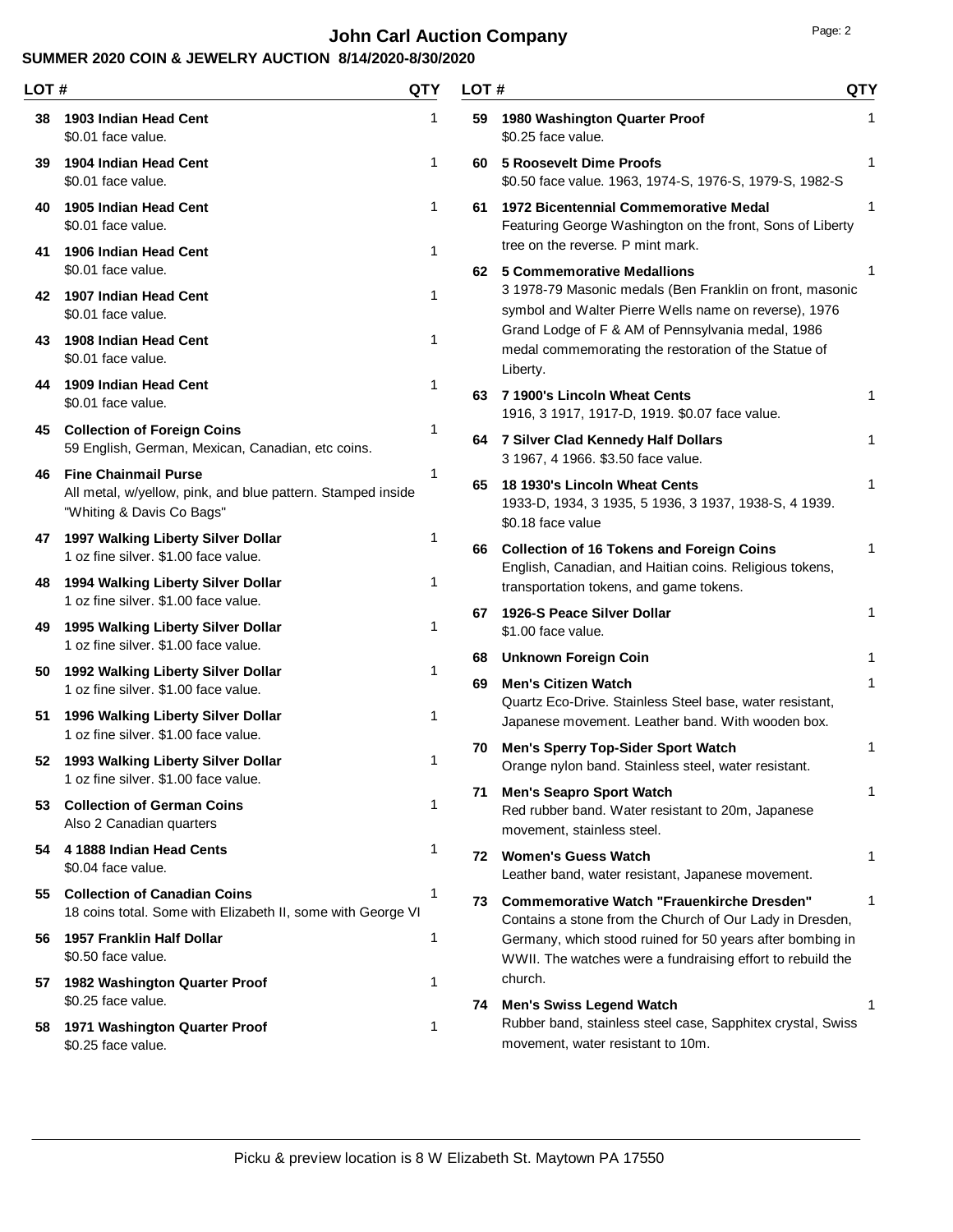# **John Carl Auction Company Page: 3**

| LOT#     |                                                                                                                                           | QTY    | LOT# |                                                                                                                                              | <b>QTY</b> |
|----------|-------------------------------------------------------------------------------------------------------------------------------------------|--------|------|----------------------------------------------------------------------------------------------------------------------------------------------|------------|
|          | 75 Voges Quartz Watch<br>Leather backed band w/ world flags. Stainless steel case,                                                        | 1      |      | 94 1964 Silver Clad Washington Quarter<br>\$0.25 face value.                                                                                 | 1          |
|          | Japanese movement, water resistant.<br>76 Men's Sport Watch                                                                               | 1      | 95   | 3 Indian Head Cents<br>1893, 1896, 1900. \$0.03 face value.                                                                                  | 1          |
|          | Blue rubber band, stainless steel casing, Swiss<br>chronograph, water resistant to 100m                                                   |        |      | 96 Coronet Large Cent<br>\$0.01 face value.                                                                                                  | 1          |
|          | 77 Fossil Watch<br>Leather band, diamond-cut crystal, water resistant to 30m                                                              | 1      | 97   | <b>Collection of Foreign Coins</b><br>Canadian, Australian, British, Kenyan, Euro. 18 in total.                                              | 1          |
|          | 78 Invicta Pro Diver Watch<br>Red rubber band. Stainless steel case, Swiss Parts<br>Chronograph, Water resistant to 100m                  | 1      | 98   | 1940-1964 Lincoln Cents<br>2 1940, 1944, 1945, 1952-D, 3 1955, 2 1957, 2 1957-D,<br>1958, 2 1964, 2 1964-D, 1 undated. 21 total. \$0.21 face | 1          |
|          | 79 Armani Exchange Sports Watch                                                                                                           | 1      |      | value.                                                                                                                                       |            |
|          | Blue rubber band. Stainless steel case. Water resistant to<br>3m.                                                                         |        | 99   | <b>Collection of Foreign Coins</b><br>German, Mexican, British, Guatemalan, 28 total.                                                        | 1          |
| 80<br>81 | <b>Box of Earings &amp; Pins</b><br>Leather Case W/ 32 of 40 Presidential Gold Dollars                                                    | 1<br>1 |      | 100 3 Diamond Stud Earrings<br>Includes various backings.                                                                                    | 1          |
|          | Includes certificates of authenticity for the individual coins,                                                                           |        |      | 101 Sterling Silver Bracelet                                                                                                                 | 1          |
|          | commemorative photos of the making of the set, and white<br>cotton gloves. \$32.00 face value.                                            |        |      | 102 Feather Theme Jewelry<br>2 pairs of earrings, 1 necklace                                                                                 | 1          |
|          | 82 Set of State Quarters in Cardboard Album<br>Complete Set. \$12.50 face value.                                                          | 1      |      | 103 2 Pieces of Leather Jewelry<br>Layerd bracelet and choker style necklace                                                                 | 1          |
| 83.      | 4 1976 \$2 Bills                                                                                                                          | 1      |      | 104 Sterling Silver Braided Chain Necklace                                                                                                   | 1          |
|          | \$8.00 face value.                                                                                                                        | 1      |      | 105 Unicorn Necklace in Blue Velvet Case                                                                                                     | 1          |
|          | 84 3 \$1 Bills<br>1973 Canadian Dollar, 1986 US Dollar, 1957A \$1 Silver                                                                  |        |      | 106 Metal Photo Holder w/ Snowflake Pattern                                                                                                  | 1          |
|          | Certificate. \$3.00 face value.                                                                                                           |        |      | 107 1909 Lincoln Wheat Cent                                                                                                                  | 1          |
|          | 85 1963 Red Seal \$5 Bill<br>\$5 face value.                                                                                              | 1      |      | In a box from the World Reserve Monetary Exchange. \$0.01<br>face value.                                                                     |            |
| 86.      | 1934-A \$10 Silver Certificate<br>\$10 face value.                                                                                        | 1      |      | 108 2 \$1 Silver Certificates<br>1935-F, 1957-B. \$2.00 face value                                                                           | 1          |
| 87       | Native American Style Sterling Silver Ring<br>Size 5.5. Red and blue decorations.                                                         |        |      | 109 Sacagawea Coin Folder w/ 8 Coins<br>2000-P, 2001-P, 2002-P, 2003-P, 2004-P, 2005-P, 2006-P,                                              | 1          |
| 88       | <b>Collection of Glass Marble Jewelry</b>                                                                                                 | 1      |      | 2007-P. \$8.00 face value.<br>110 State Quarter Coin Folder w/ Full Collection                                                               | 1          |
|          | 2 bracelets, 1 necklace, 7 pairs of earrings, 2 pins.                                                                                     | 1      |      | 52 quarters total. \$13.50 face value.                                                                                                       |            |
| 89       | <b>Collection of Sterling Jewelry</b><br>2 crystal pins, 2 charms (Pennsylvania & a bull fighter), and<br>2 sterling Grand Bahama charms. |        |      | 111 Lincoln Wheat Cent Coin Folder w/ 38 Coins<br>38 wheat cents; 13 missing from the collection. \$0.38 face                                | 1          |
| 90       | <b>Women's Rolex Watch</b><br>Two-tone watch and band. Oyster-perpetual, DateJust.                                                        | 1      |      | value.<br>112 Lincoln Cent Coin Folder w/ 79 Coins                                                                                           | 1          |
|          | 91 Sterling Silver Necklace<br>Chain includes a newer extension.                                                                          | 1      |      | 1941-1974. \$0.79 face value. 11 coins missing from the<br>collection.                                                                       |            |
| 92       | 3 Buffalo Nickels<br>1936, 1935, and 1 undated. \$0.15 face value.                                                                        | 1      |      | 113 Jefferson Nickels Coin Folder w/ 15 Coins<br>1938-1961. \$0.75 face value. 50 coins missing from the                                     | 1          |
| 93       | Red Stone and Sterling Silver Necklace/Earrings                                                                                           | 1      |      | collection.                                                                                                                                  |            |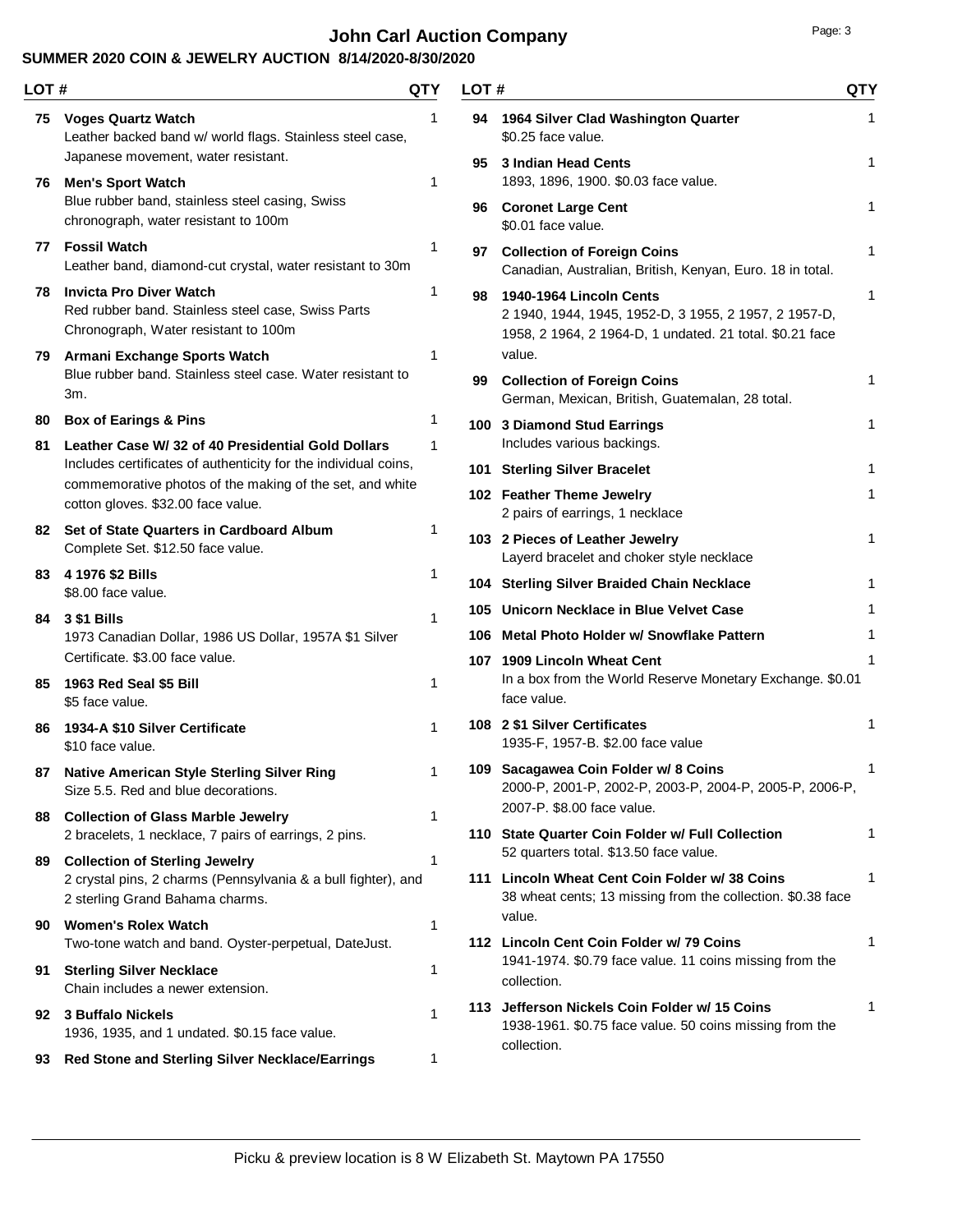# **John Carl Auction Company Page: 4 Page: 4**

| LOT # |                                                                                                                                  | <b>QTY</b> | LOT# |                                                                                                                                             | <b>QTY</b>   |
|-------|----------------------------------------------------------------------------------------------------------------------------------|------------|------|---------------------------------------------------------------------------------------------------------------------------------------------|--------------|
|       | 114 Jefferson Nickel Series Coin Folder w/ 20 Coins<br>1997 forward. \$1.00 face value. 24 coins missing from the<br>collection. | 1          |      | 130 3 Sterling Silver Jewelry Chains<br>2 bracelet, 1 necklace                                                                              | 1            |
|       | 115 Coin Folder with 50 Coins from Around the World                                                                              | 1          |      | 131 Swiss Rappen Coins<br>5, 10, and 20 centimes.                                                                                           | $\mathbf{1}$ |
|       | 116 Lincoln Cent Coin Folder w/ 16 Coins                                                                                         | 1          |      | 132 1933 Lincoln Wheat Cent                                                                                                                 | 1            |
|       | 1909-1940. \$0.16 face value. 74 coins missing from the<br>collection.                                                           |            |      | 133 8 1930's Lincoln Wheat Cents<br>1931, 1934, 4 1936, 1937, 1939. \$0.08 face value                                                       | 1            |
|       | 117 Lincoln Cent Coin Folder w/ 74 Coins<br>1975 forward. Complete collection through 2008. \$0.74 face<br>value.                | 1          |      | 134 1940's Lincoln Wheat Cents<br>5 1940, 2 1941, 8 1942, steel 1943-S, 6 1944, 4 1945, 7<br>1946, 1 1947, 3 1948. \$0.37 face value.       | 1            |
|       | 118 Jefferson Nickel Coin Folder w/ 14 Coins<br>1962-1995. \$0.70 face value. 52 coins missing from the                          | 1          |      | 135 2 Indian Head Cents<br>1880, 1901. \$0.02 face value                                                                                    | 1            |
|       | collection.<br>119 State Quarter Coin Folder w/ 53 Coins                                                                         | 1          |      | 136 Vintage NRA Marksmanship Pins<br>6 pins in original wrappers.                                                                           | 1            |
|       | Almost complete collection: missing Indiana state quarter;<br>includes 2 bicentennial quarters. \$13.25 face value.              |            |      | 137 Plastic Watch w/ Exposed Gears<br>Plastic band, face includes two children on a seesaw                                                  | 1            |
|       | 120 Collectible Coin Cases<br>1982 Lincoln Cent collection (missing 3 coins) and Wedding<br>Traditions English sixpence.         |            |      | 138 Jostens Key Necklace<br>Elizabethtown High School Class of 92. Engraved TMH                                                             | 1            |
|       | 121 Princess Diana Colorized British Penny                                                                                       | 1          |      | 139 2 Sterling Bracelets                                                                                                                    | 1            |
|       | 122 Encased Coins<br>1964-D coins (Kennedy half dollar, Washington Quarter,                                                      | 1          |      | 140 Sterling Silver Jewelry<br>Two pairs of earrings, cross charm                                                                           | 1            |
|       | Eisenhower Dime, Jefferson Nickel, Lincoln Cent), 1964<br>Kennedy Half Dollar, 2000 Sacagawea Gold Dollar                        |            |      | 141 10K White Gold Ring, Size 8<br>Two interlocked hearts.                                                                                  | 1            |
|       | 123 3 Uncut 2003 \$2 Bills                                                                                                       | 1          |      | <b>142 Sterling Heart Necklace</b>                                                                                                          | 1            |
|       | In a folder with certificate of authenticity. \$6.00 face value.                                                                 |            |      | 143 7 Women's Watches                                                                                                                       | 1            |
|       | 124 2007 Denver/Phila, Presidential Golden Dollar<br>\$8.00 face value. Adams, Jefferson, Madison, Washington.                   | 1          |      | 144 Sterling Silver Jewelry<br>3 rings, one Trumpet pin                                                                                     | 1            |
|       | In a wooden case.<br>125 3 Men's Wristwatches                                                                                    | 1          |      | 145 15 Rings<br>Assorted sizes, mens and womens                                                                                             | 1            |
|       | Fossil w/ leather band, Eagles Coach's Series, Citizen w/<br>metal band                                                          |            |      | 146 Watch Fob From the 14th Biennial Session<br>Royal Arcanium, Philadelphia, PA May 12-13 1909                                             |              |
|       | 126 Pennsylvania Railroad Bolo Necktie<br>Red w/enamel logo                                                                      | 1          |      | 147 Watch Fob Medal (No Strap)<br><b>Bucyrus Erie</b>                                                                                       | 1            |
|       | 127 Charm Bracelet w/ Some Sterling Charms<br>Ballerina, Tinkerbell, Mexico, Aberdeen MD, serenity prayer,                       | 1          |      | 148 Rhinestone Panda Pin<br>Broken clasp.                                                                                                   | 1            |
|       | Virginia, polished stone, Gettysburg, New Jersey,<br>Washington DC, '64-'64 Worlds Fair, etched photo, Hershey                   |            |      | 149 Sterling Silver Necklace Charm                                                                                                          | 1            |
|       | Park.                                                                                                                            |            | 150  | Men's Elgin Watch                                                                                                                           | 1            |
|       | 128 Disney Analog Watch w/ Digital Face<br>When activated, the face behind the hands shows a Pooh                                | 1          |      | 151 Wooden Musical Jewelry Box<br>Hand-painted in Japan. Paint chipping off along edges.                                                    | 1            |
|       | animation. Faux leather band.<br>129 Marvel Sterling Silver Locket<br>With original box.                                         | 1          |      | 152 Military Insignia & Medals<br>WWII Asiatic Pacific Campaign, Good Conduct medal, 22<br>US insignia, 1 marksman insignia, and 1 US crest | 1            |
|       |                                                                                                                                  |            |      | 153 Collection of 16 Buttons<br>Christian rock/music stations from the 80's and early 90's                                                  | 1            |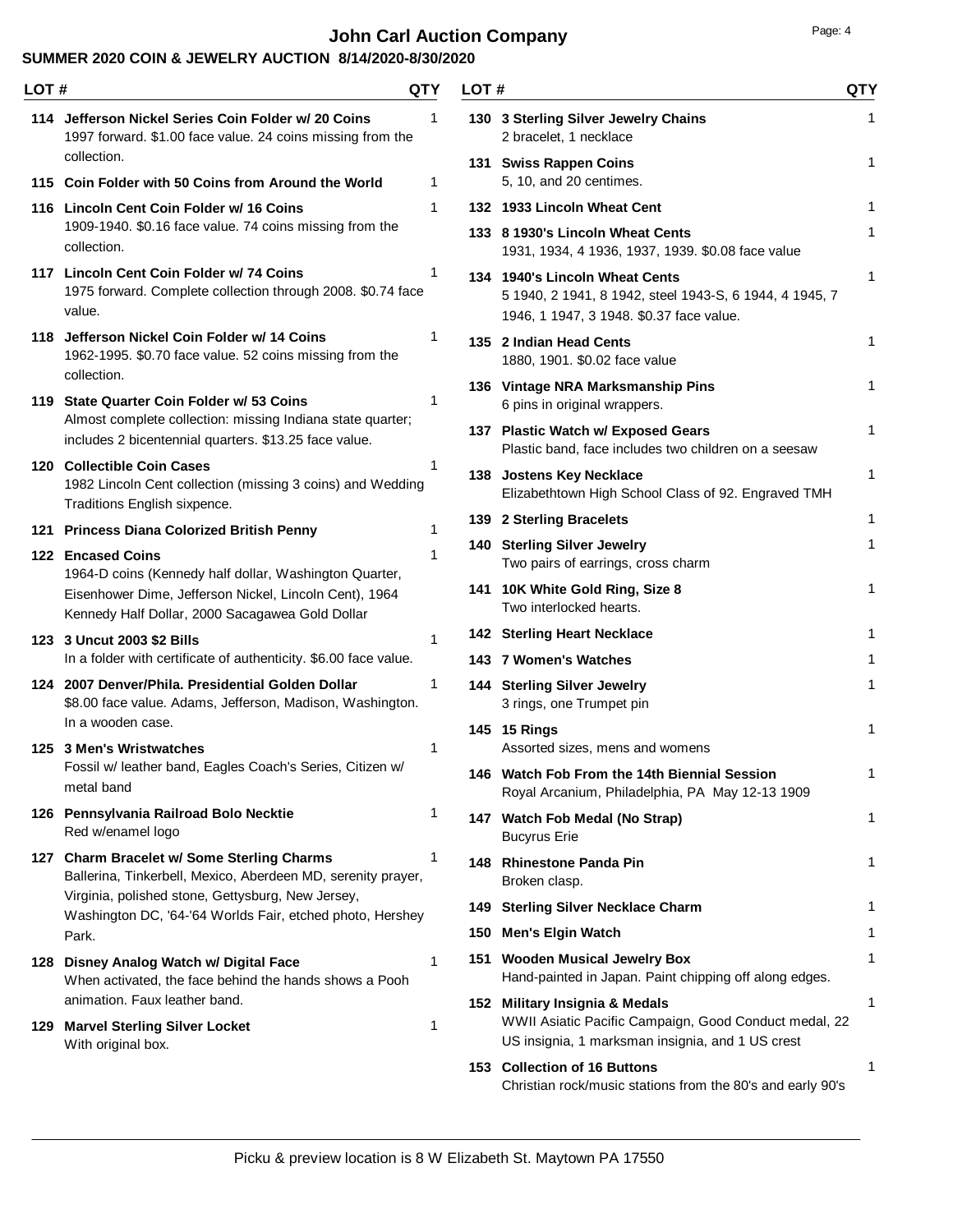# **John Carl Auction Company Page: 5 Page: 5**

| LOT # |                                                                                                                                                                                  | QTY          | LOT# |                                                                                                          | <b>QTY</b> |
|-------|----------------------------------------------------------------------------------------------------------------------------------------------------------------------------------|--------------|------|----------------------------------------------------------------------------------------------------------|------------|
|       | 154 Collection of Jewelry<br>Engraved Speidel bracelet, 10K gold locket w/ vintage<br>photos, rose earrings with 14K gold posts, various chains,<br>charm necklaces, carved ring | 1            |      | 172 Assorted Tie Clips and Pins<br>173 Assorted Earrings<br>14 complete pairs, plus some singles.        | 1<br>1     |
|       | 155 Collection of Assorted Jewelry<br>Pins, earrings, bracelets, necklaces, chains, cufflinks, tie                                                                               | 1            |      | 174 Union Pin<br>Street Electric Railway and Motorcoach Employees of<br>America Amalgamated Assn.        | 1          |
|       | pins<br>156 Sterling Silver ID Bracelet<br>25.1g. Front reads, "Marlin E Lebo, 819-88-99" on reverse,                                                                            | 1            |      | 175 1968-S Proof Roosevelt Dime<br>\$0.10 face value                                                     | 1          |
|       | "Love, Wilhemina".                                                                                                                                                               |              |      | 176 Sterling Silver Brooch w. Green Stones<br>177 Sterling Silver Brooch w. Blue Stone                   |            |
|       | 157 15 Euro Coins<br>9.05 Euros. \$10.64 face value USD                                                                                                                          | 1            |      | 178 1879-S Morgan Silver Dollar<br>Fitted with a jump ring to wear as a necklace. \$1.00 face            | 1          |
|       | 158 Vintage Waltham Pocket Watch                                                                                                                                                 | 1            |      | value                                                                                                    |            |
|       | 159 Highland Mint Dan Marino Commemorative Medallion<br>One troy ounce .999 Fine Silver.                                                                                         | 1            |      | 179 11 Pewter Sportsmens Pins<br>Whitetail Deer, Mallard, Rainbow Trout, Bald Eagle, Black               | 1          |
|       | 160 Vintage Membership Pins and Keys<br>Also cufflinks with blue stones.                                                                                                         | 1            |      | Bear<br>180 Assorted Jewelry                                                                             | 1          |
|       | 161 3 Antique Watches<br>2 with square faces and metal bands. 1 round face w/                                                                                                    | 1            |      | Necklaces, bracelets, pins, rosaries<br>181 10 Womens' Watches                                           | 1          |
|       | ribbon strap<br>162 Snap-on 1/4 Wrench Tie Pin                                                                                                                                   | $\mathbf{1}$ |      | 182 9 Womens' Watches                                                                                    | 1          |
|       | 163 1890 Canadian Cent<br>H mint mark.                                                                                                                                           | 1            |      | 183 4 Women's Disney Watches<br>With Mickey and/or Minnie on the face                                    | 1          |
|       | 164 Amazing Mint Colorized Silver Eagle Dollar                                                                                                                                   | 1            |      | 184 Rhinestone Statement Necklace                                                                        | 1          |
|       | US Silver Eagle Dollar ft. Dale Earnhardt. One troy oz .999<br>fine silver.                                                                                                      |              |      | 185 Assorted Jewelry Charms (Some Sterling)                                                              | 1          |
|       | 165 Pin Featuring Bow and Calf                                                                                                                                                   | 1            |      | 186 Women's Gold Tone Watch Band<br>187 2 Women's Tigger/Pooh Watches                                    | 1          |
|       | Engraved with the name "Elsie"                                                                                                                                                   |              |      | 188 2 Women's Pooh/Eeyore Watches                                                                        | 1          |
|       | 166 Xavier Reproduction Ring<br>Blue stone surrounded by clear stones on a band with a<br>basketweave pattern. .925 gold-tone sterling.                                          | 1            |      | 189 Necklace with Charm<br>Man in a sombrero w/ blue marbled stone                                       | 1          |
|       | 167 Franklin Mint Eagle Watch                                                                                                                                                    | 1            |      | 190 Vintage Ice Capades Pin                                                                              | 1          |
|       | 24K gold plated sterling silver face.<br>168 Hypoallergenic Halloween Jewelry                                                                                                    | 1            |      | 191 4 Lapel Pins<br>One US star, "AA of SER & MCE of A", 2 safe driver pins                              | 1          |
|       | 5 pairs of earrings, 5 rings. Originally sold by WalMart.                                                                                                                        |              |      | from Hartford Accident and Indemnity Co                                                                  |            |
|       | <b>169 Assorted Silver Coins</b><br>1929 Eagle Quarter, 1964 Washington Quarter, 1948<br>Roosevelt Dime, 1944 Mercury Dime, 1941 Mercury Dime                                    | 1            |      | 192 Assorted Cufflinks/Tie Pins<br>14 pairs of cufflinks (2 odd ones), and 2 tie pins. Some<br>Sterling. | 1          |
|       | 170 12 Lincoln Wheat Cents 1913-1929                                                                                                                                             | 1            |      | 193 8 Long Stem Lapel Pins                                                                               | 1          |
|       | 1913, 1914, 1917, 1919-S, 1920, 2 1925, 2 1926, 1928, 2<br>1929. \$0.12 face value.                                                                                              |              |      | 194 3 Buffalo Nickels, 1 Liberty Head V Nickel<br>2 no date, 1 1920. 1903 V Nickel. \$0.20 face value    | 1          |
|       | 171 55 1950's Lincoln Wheat Cents<br>2 1950, 7 1951, 4 1952, 6 1953, 6 1955, 14 1956, 10 1957,                                                                                   | 1            |      | 195 2 Antique Coins<br>1 Italian 10 Centismi, 1 New Brunswick Penny Token                                | 1          |
|       | 6 1958. \$0.55 face value.                                                                                                                                                       |              |      | 196 13 British & Irish Coins From Late 1800s-1940's                                                      | 1          |
|       |                                                                                                                                                                                  |              |      |                                                                                                          |            |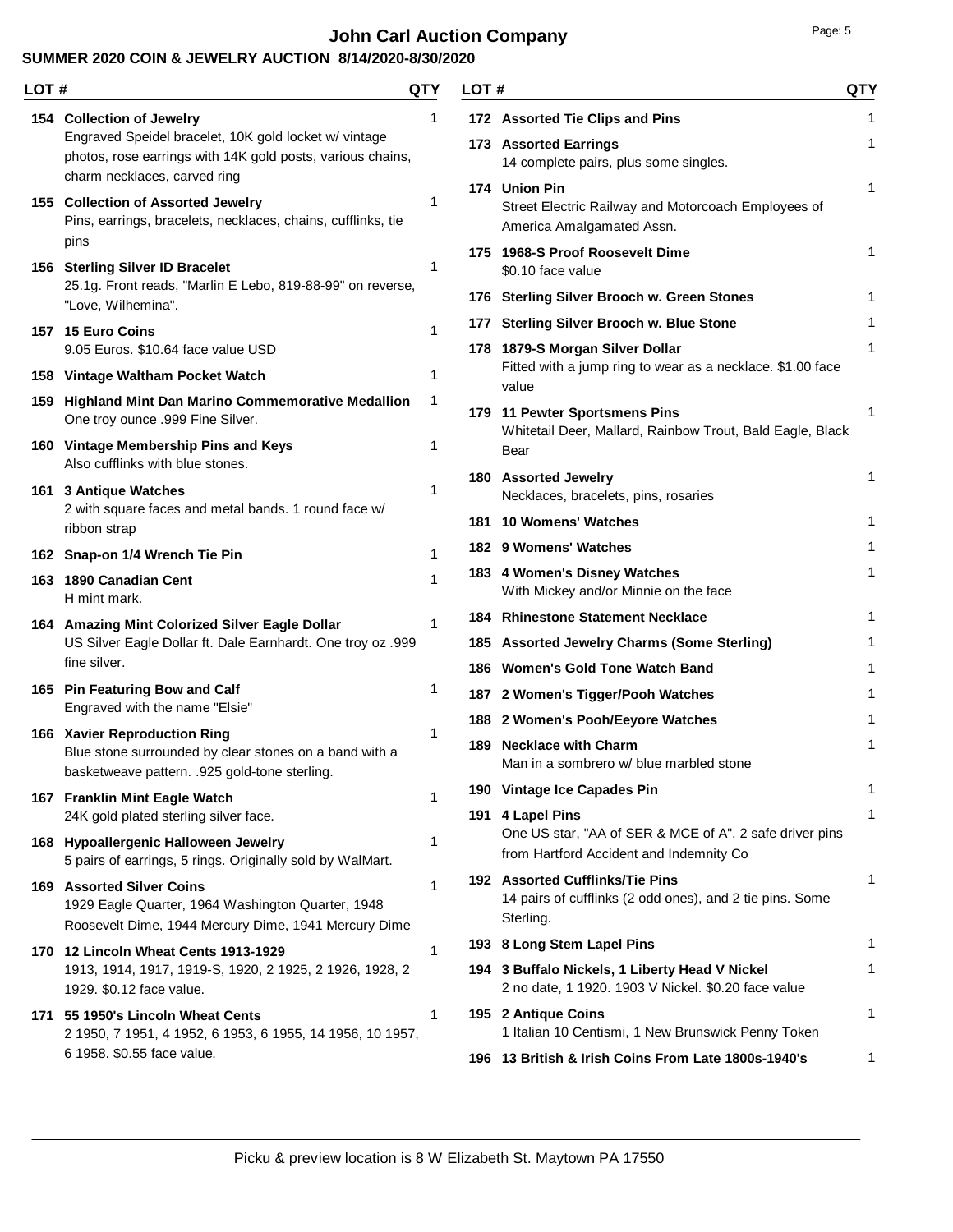## **John Carl Auction Company Page: 6 Page: 6**

### **SUMMER 2020 COIN & JEWELRY AUCTION 8/14/2020-8/30/2020**

| LOT# |                                                                                                                                                                                                                                                                                                                      | QTY    | LOT # |                                                                                                                                                                                                                                                                                                                                   | <b>QTY</b> |
|------|----------------------------------------------------------------------------------------------------------------------------------------------------------------------------------------------------------------------------------------------------------------------------------------------------------------------|--------|-------|-----------------------------------------------------------------------------------------------------------------------------------------------------------------------------------------------------------------------------------------------------------------------------------------------------------------------------------|------------|
|      | 197 1909 5 Coin Set<br>Mercury Half Dollar, Mercury Quarter, Mercury Dime,<br>Liberty Nickel, Lincoln Wheat Cent. May be silver plated.<br>\$0.91 face value.<br>198 6 1960's Silver Franklin Half Dollar Coins                                                                                                      | 1<br>1 |       | 215 10 Error Lincoln Cents<br>1955 (Metal not filled in on wheat ears on reverse), 1957-P<br>(BIE), 1958 (EIR), 1960-D (Clogged R), 1978-P (Doubling<br>on reverse), 1979-P (Slag planchet), 1982 (Large date,<br>partial collar), 1994-P (Filled die, B-9), 1994-P (Railroad                                                     |            |
|      | 1 1967-D, 3 1968-D, 1 1968, 1 1969<br>199 4 Silver Franklin Half Dollars                                                                                                                                                                                                                                             | 1      |       | rim), 2007 (mispunch). \$0.10 face value<br>216 12 Error Lincoln Cents                                                                                                                                                                                                                                                            |            |
|      | 1 1963, 3 1963-D<br>200 4 Silver Franklin Half Dollars<br>2 1963, 2 1963-D                                                                                                                                                                                                                                           |        |       | 1942, 1954 (Misaligned die), 1957-D (Filled 9 & 5), 1957-D<br>(BIE, filled B), 1958-D (Clogged B), 1960-D (Filled 9),<br>1960-D (D/D error), 1961-P (Double date/Profile), 1961-P                                                                                                                                                 |            |
|      | 201 9 Irish & British Coins (Some Silver)<br>1930's & 40's                                                                                                                                                                                                                                                           | 1      |       | (Double date), 1977-P (Doubling on reverse), 1983<br>(Doubling on reverse), 1984-P (Die clash). \$0.12 face value.                                                                                                                                                                                                                |            |
|      | 202 10 1942 Silver Washington Quarters                                                                                                                                                                                                                                                                               | 1      |       | 217 10 Error Lincoln Cents<br>1951-D (BIE), 1979 (Misaligned die), 1979-P (Doubling on                                                                                                                                                                                                                                            |            |
|      | 203 6 British Pennies<br>1940, 1930, early 1900's                                                                                                                                                                                                                                                                    | 1      |       | reverse), 1984-P (Die cracks on reverse), 1984 (Misaligned<br>dies), 1984 (Misaligned die), 1985-P (Small cuds on                                                                                                                                                                                                                 |            |
|      | 204 11 1943 Silver Washington Quarters<br>\$2.75 face value.                                                                                                                                                                                                                                                         | 1      |       | reverse), 1985-P (Jacket runs into edge), 1985 (Offset<br>misaligned dies), 1987-P (Flanged partial collar). \$0.10 face                                                                                                                                                                                                          |            |
|      | 205 12 Jefferson Nickels<br>1940's, 50's, 60's. \$0.60 face value.                                                                                                                                                                                                                                                   | 1      |       | value<br>218 10 Error Lincoln Cents                                                                                                                                                                                                                                                                                               |            |
|      | 206 18 Foreign Coins & Tokens                                                                                                                                                                                                                                                                                        | 1      |       | 1952-P (Lamination on obverse), 1953-P (RT joined at<br>bottom), 1956-P (BIE), 1957-D (BIE, filled 5), 1957-P (BIE),                                                                                                                                                                                                              |            |
| 207  | 31 Canadian Pennies                                                                                                                                                                                                                                                                                                  |        |       | 1960 (Porous metal), 1961-D (Crack, severe lamination),                                                                                                                                                                                                                                                                           |            |
|      | 208 37 Canadian Coins                                                                                                                                                                                                                                                                                                |        |       | 1980-P (Doubling on reverse, Extra step), 1982-P (Doubling                                                                                                                                                                                                                                                                        |            |
|      | 209 16 Foreign Coins                                                                                                                                                                                                                                                                                                 | 1      |       | on reverse), 1984-P (Doubling on reverse). \$0.10 face<br>value.                                                                                                                                                                                                                                                                  |            |
|      | 210 Assorted Jewelry<br>Costume jewelry, necklaces, bracelets/bangles, earrings.<br>Some loose beads.                                                                                                                                                                                                                |        |       | 219 8 Error Lincoln Cents<br>1945-P (Lamination on reverse), 1955 (Cracked skull),                                                                                                                                                                                                                                                |            |
|      | 211 Assorted Jewelry<br>Costume jewelry, necklaces, bracelets/bangles, earrings.<br>Some loose beads.                                                                                                                                                                                                                | 1      |       | 1955-P (Die cracks on skull), 1967-P (Clip), 1973-P (Double<br>date), 1975-P (Clip), 1982-P (Die cracks on reverse),<br>1984-P (E-C-E connected on reverse). \$0.08 face value.                                                                                                                                                   |            |
|      | 212 10 Error Lincoln Cents<br>1955-P (die cracks on head); 1956-P (skull cap); 1957-P<br>(BIE); 1967 (lamination on reverse); 1979 (Partial collar on<br>obverse); 1985 (Misaligned dies. Offset IIIGi); 1986<br>(misaligned dies. Offset IIIGi); 1994-P (die cracks on<br>reverse); 1953-D, 1942. Face value \$0.10 | 1      |       | 220 10 Error Lincoln Cents<br>1941, 1944-P (Partial Clip), 1947, 1956-P (Die cracks on<br>top of head), 1960 (Die break under date), 1970-D (Die<br>clash), 1979-P (Doubling on reverse), 1985-P (Die clash,<br>stick man in 4th column from right on reverse), 1987 (Die<br>clash), 1988-D (Large mint mark). \$0.10 face value. |            |
|      | 213 20 Uncirculated 2001 State Quarters<br>New York. \$5.00 face value.                                                                                                                                                                                                                                              | 1      |       | 221 11 Error Lincoln Cents<br>1955 (Skull cracks, excess metal on reverse), 1956 (Not<br>filled in, lamination on reverse), 1957-D (Filled B, BIE),                                                                                                                                                                               | 1          |
|      | 214 10 Error Lincoln Cents<br>1942, 1953-P (die cracks on head); 1956-P (skull cap);<br>1957-D (BIE); 1961-P (Die break right side, lamination);<br>1961-D (lamination); 1979-P (Partial collar on obverse);<br>1986-P (mechanical doubling in "America" on reverse);                                                | 1      |       | 1957-D (Filled B, BIE), 1959-P (Curved clip), 1972-P<br>(Machine doubling on reverse), 1981-P (Doubling on<br>reverse), 1983 (Double Die), 1984 (Hairs under nose),<br>1986-P (Machine doubling on reverse), 1987 (Die clashes).<br>\$0.11 face value.                                                                            |            |
|      | 1986-P (Die crack on reverse); 1990-P (die crack on<br>reverse). Face value \$0.10                                                                                                                                                                                                                                   |        |       | 222 14 Error Lincoln Cents<br>1955-P (Die cracks on head), 1956-P (Die cracks on head),<br>1960-D (Filled E & R), 1963-D (Double mint mark & Profile),<br>1963-D (Double Date), 1964 (Die break on obverse, some                                                                                                                  | 1          |

hub doubling on reverse), 1964-P (Double lettering/date),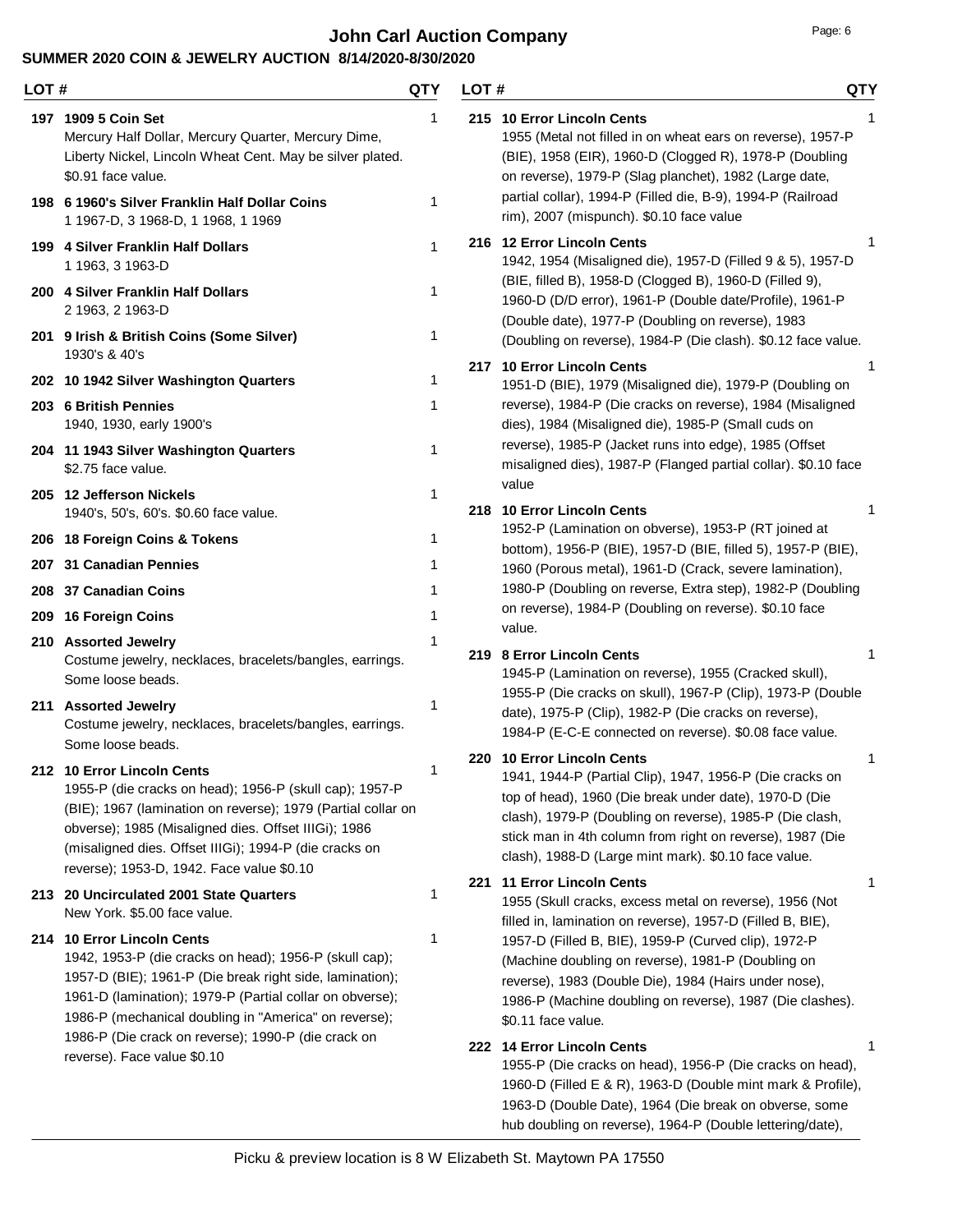**John Carl Auction Company Page: 7 Page: 7** 

| LOT # |                                                                                                                                                                                                                                                         | QTY<br>LOT# | <b>QTY</b>                                                                                                                                                                                                    |   |
|-------|---------------------------------------------------------------------------------------------------------------------------------------------------------------------------------------------------------------------------------------------------------|-------------|---------------------------------------------------------------------------------------------------------------------------------------------------------------------------------------------------------------|---|
|       | 1965 (Double date), 1972-P (Double Date), 1973-P (Double<br>date), 1979-P (Doubling on reverse), 1982-P (Misaligned<br>die), 1983 (Misaligned die, die break on reverse), 1987<br>(Excess bubbling on reverse). \$0.14 face value.                      |             | 235 3 US Bills<br>1976 Bicentennial \$2 note, Barr \$1 note, 1957-A \$1 silver<br>certificate. \$4.00 face value                                                                                              |   |
|       | 223 11 Error Lincoln Cents<br>1945-P (Clip), 1955 (Skull cap), 1956-P (BIE), 1957-P (BIE,                                                                                                                                                               | 1           | 236 Precious Metal Coins<br>1959 Mexican Silver Dollar, 1/4 Troy oz Copper Medallion<br>(Golden State Mint), Republic of Liberia Millennium Coin                                                              | 1 |
|       | cud on 1 in date), 1962-D (Lamination on reverse), 1974-D<br>(Filled die on reverse), 1982-P (Large Date, Incomplete<br>Clip), 1987-P (Die cracks on reverse), 1983-P (Die cracks<br>on reverse), 1999 (Pancaked), blank planchet. \$0.11 face<br>value |             | 237 Interesting US Coins<br>2001 Kennedy Half Dollar Proof, Bicentennial Eisenhower<br>dollar, 2000 Kennedy Half Dollar with colorized Maryland<br>State Quarter image imposed on the face. \$2.00 face value | 1 |
|       | 224 10 Error Lincoln Cents<br>1941 (Open 9), 1951-D (BIE), 1955-D (BIE), 1957 (Cracked<br>skull, filled 9 & 5), 1957-D (Filled B, 9), 1979 (Misaligned                                                                                                  | 1           | 238 Proof Coins<br>1964 Lincoln Cent, 1964 Jefferson Nickel, 1974-S Roosevelt<br>Dime, 1973-S Washington Quarter. \$0.41 face value                                                                           |   |
|       | dies), 2 1981 (Misaligned dies), 1985-P (Die clash on<br>reverse), 1986 (Misaligned dies). \$0.10 face value                                                                                                                                            |             | 239 8 Uncirculated Roosevelt Dimes<br>1981-D, 1980-P, 1978-D, 1970-D, 1981-P, 1980-D, 1978-P,<br>1974-D. \$0.80 face value                                                                                    |   |
|       | 225 Miscellaneous Stamps from Around the World                                                                                                                                                                                                          | 1           | 240 4 V Nickels                                                                                                                                                                                               | 1 |
|       | 226 Ancient Roman Coin<br>w/ info tag that states the coin came from the Holy Land.                                                                                                                                                                     | 1           | 1883, 1904, 1911, 1912. \$0.20 face value                                                                                                                                                                     |   |
|       | 227 1868 Shield Nickel<br>\$0.05 face value                                                                                                                                                                                                             |             | 241 6 Indian Head Cents (1900 & Earlier)<br>1888, 1889, 1890, 1895, 1899, 1900. \$0.04 face value                                                                                                             | 1 |
| 228   | 1857 Flying Eagle Cent<br>\$0.01 face value                                                                                                                                                                                                             | 1           | 242 Westward Journey Nickel Series<br>Minted in 2004 & 2005. One of each in the series from the<br>Phila. and Denver Mints. \$0.50 face value                                                                 | 1 |
|       | 229 8 Foreign Coins<br>Argentina, Euros, Russian, South Africa, Korean                                                                                                                                                                                  |             | 243 14 Jefferson Nickels & 6 UNC Jefferson Nickels<br>1939, 1940, 1959, 1941, 1952, 1954, 1958, 1959, 1941,                                                                                                   | 1 |
|       | 230 US Mint 1972 Uncirculated Coin Set<br>One set from Phila. mint: Kennedy half dollar, Washington                                                                                                                                                     |             | 1948, 1951, 1954, 1957, 1959. UNC: 1973-P, 1973-D,<br>1976-P, 1977-P, 1985-P, 1992-D. \$1.00 face value                                                                                                       |   |
|       | quarter, Roosevelt dime, Jefferson nickel, two Lincoln cents<br>(one from San Francisco mint). One set from Denver mint:<br>Kennedy half dollar, Washington Quarter, Roosevelt dime,<br>Jefferson nickel, Lincoln cent. \$1.83 face value               |             | 244 14 Buffalo Nickels<br>1918, 1920, 1923, 1927, 1928, 1929, 1919, 1920, 1921,<br>1924, 1926, 1928, 1929, 1938. \$0.70 face value                                                                            | 1 |
|       | 231 2 Antique Pennies<br>1862 Civil War-Era Indian Head Cent. 1909 Lincoln Wheat<br>Cent. \$0.02 face value                                                                                                                                             | 1           | 245 2 Presidential Gold Dollar Coins<br>Uncirculated. 2010 James Buchanan, 2011 Rutherford B.<br>Hayes. \$2.00 face value                                                                                     | 1 |
|       | 232 Lot of Collectibles                                                                                                                                                                                                                                 | 1           | 246 9 Filipino Coins                                                                                                                                                                                          | 1 |
|       | 9 Fleer Focus basketball cards, YMCA Youth Camping first                                                                                                                                                                                                |             | 247 2 Chilean Coins                                                                                                                                                                                           |   |
|       | day of issue stamp, 4 foreign bills                                                                                                                                                                                                                     |             | 248 23 British Coins                                                                                                                                                                                          |   |
|       | 233 Lincoln Cents Collections<br>8 Uncirculated Lincoln cents (1962-1980), 2009 100th                                                                                                                                                                   | 1           | 249 23 Canadian Coins                                                                                                                                                                                         |   |
|       | Anniversary Lincoln Cents, 8 US Treasury Medallions.                                                                                                                                                                                                    |             | 250 13 Mexican Coins                                                                                                                                                                                          | 1 |
|       | \$0.16 face value<br>234 Lincoln Cents Collections                                                                                                                                                                                                      | 1           | 251 Lot of Assorted Jewelry<br>Bracelets, necklaces, earrings, rings, pins. Some Sterling<br>Silver.                                                                                                          | 1 |
|       | 12 Steel War Pennies(2 sets of 3 1943--2 from each mint, 6<br>more 1943), 22 Lincoln wheat cents (UNC 1956-D, UNC                                                                                                                                       |             | 252 Lot of Assorted Jewelry<br>Pins, earrings, necklaces, keychains                                                                                                                                           | 1 |
|       | 1958-P, 1920, 1934, 1939, 1942, 1950, 1954, 1917, 1925,<br>1928, 1935, 1940, 1945, 1951, 1958, 1924, 1927, 1930,                                                                                                                                        |             | 253 Wooden Box w/ Metal Trim                                                                                                                                                                                  | 1 |
|       | 1945, 1947, 1956). \$0.34 face value                                                                                                                                                                                                                    |             | Contains 4 smaller containers: Hand painted miniature<br>dresser, wooden trunk from Washington DC, and 2 Wilton<br>Lee wooden boxes made in Columbia, PA                                                      |   |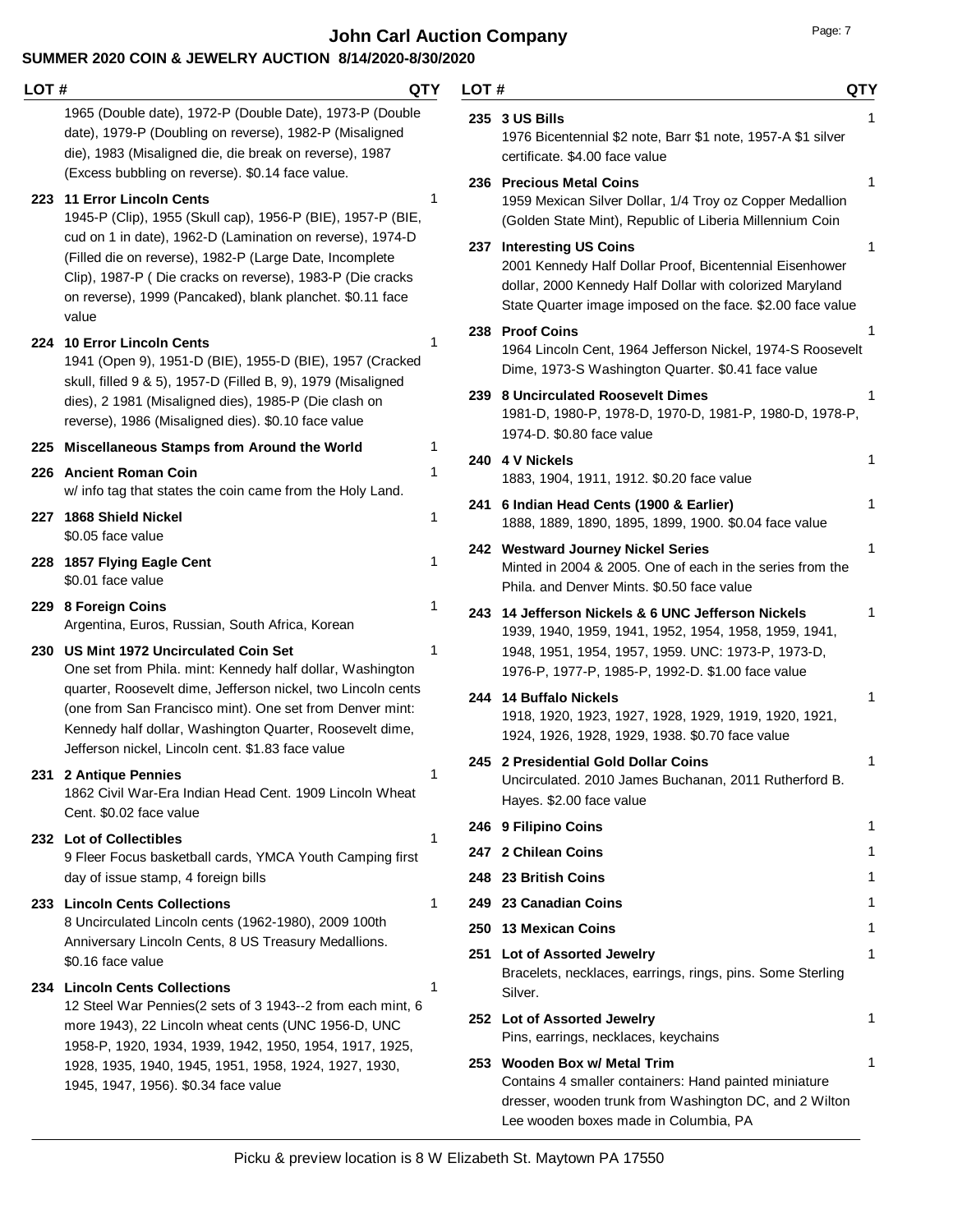# **John Carl Auction Company Page: 8 Page: 8**

| ане |  |  |
|-----|--|--|
|     |  |  |

| LOT# |                                                                                                                               | QTY | LOT# |                                                                                                                                                                              | QTY |
|------|-------------------------------------------------------------------------------------------------------------------------------|-----|------|------------------------------------------------------------------------------------------------------------------------------------------------------------------------------|-----|
|      | 254 3 Men's Watches<br>2 Timex and 1 Fossil. 1 with a rubber band and 2 with<br>leather bands.                                | 1   |      | 277 Assorted Jewelry<br>Necklaces, pins, earrings, bracelets in an embroidery thread<br>box                                                                                  | 1   |
|      | 255 5 Men's Watches<br>2 missing bands. Timex, Innovative, Citizen, 2 Dakota<br>Aviator                                       | 1   |      | 278 Statehood Quarter Collection Binder<br>Volume 2. 31 pages. Each page contains 2 state quarters,<br>vintage stamps, and historical information. \$15.50 face              | 1   |
|      | 256 Waltham Pocket Watch                                                                                                      | 1   |      | value.                                                                                                                                                                       |     |
|      | 257 2 Hawaiian Coins and Assorted Tokens/Medallions<br>Vietnam War medallions, wooden nickels, game and drink<br>tokens, etc. | 1   |      | 279 Presidential Coin Collection Binder<br>Volume 1 of 2. 3 pages. Each page has 1 gold dollar coin,<br>commemorative stamps, and historical information. \$3 face<br>value. | 1   |
|      | 258 Tanita Carat Scale                                                                                                        | 1   |      | 280 Statehood Quarter Collection Binder                                                                                                                                      | 1   |
|      | 259 Women's Timex Watch<br>with 6 stones inlaid in the metal band                                                             |     |      | Volume 1. 25 pages with two coins each, vintage stamps,<br>and historical information. \$12.50 face value                                                                    |     |
|      | 260 Men's Cufflinks and Tie Pins<br>6 sets of cufflinks and 3 tie pins.                                                       | 1   |      | 281 Assorted Ladies Fashion Rings<br>11 total                                                                                                                                | 1   |
|      | 261 Miscellaneous Foreign Coins; Some Silver                                                                                  | 1   |      | 282 Assorted Ladies Fashion Rings                                                                                                                                            | 1   |
|      | 262 Assorted Pins/Earrings                                                                                                    | 1   |      | 18 total                                                                                                                                                                     |     |
|      | 263 Assorted Jewelry<br>Necklaces, earrings, bracelets, chains & extensions                                                   | 1   |      | 283 3 Pocket Watches & Book Locket<br>Westclox, Tip Top Traveler, and SDG watches.                                                                                           | 1   |
|      | 264 Miscellaneous Costume Jewelry Earrings<br>42 pairs, 1 brooch, 1 lonely earring                                            | 1   |      | 284 Women's Costume Jewelry<br>6 beaded necklaces, one broad chain necklace, set of 5                                                                                        | 1   |
|      | 265 Glass Jewelry Box w/ Contents                                                                                             | 1   |      | plastic bangle bracelets                                                                                                                                                     |     |
|      | 266 Assorted Earrings<br>37 Pairs of Earrings, spare backings                                                                 | 1   |      | 285 Assorted Jewelry<br>Beaded necklace, chain necklace, high school key necklace,<br>metal bracelets, pins, earrings                                                        | 1   |
|      | 267 Wooden Jewelry Box w/ Contents                                                                                            | 1   |      | 286 Assorted Jewelry                                                                                                                                                         | 1   |
|      | Necklaces, earrings, pins, bracelets, locket, watch bands<br>268 Assorted Jewelry<br>Necklaces, earrings, bracelets           | 1   |      | Mostly earrings (clip-ons and stem) with some pins and<br>necklaces.                                                                                                         |     |
|      | 269 Assorted Jewelry                                                                                                          |     |      | 287 2 Sterling Silver Necklaces                                                                                                                                              | 1   |
|      | Necklaces, chains, bracelets, box of earrings/pins<br>270 Assorted Jewelry                                                    | 1   |      | 288 Mostly Sterling Earrings and Pins<br>Aviation and military insignia                                                                                                      | 1   |
|      | Bangles, necklaces, earrings                                                                                                  |     |      | 289 Two Men's Watches                                                                                                                                                        | 1   |
|      | 271 Assorted Jewelry                                                                                                          | 1   |      | Pulsar with original box and tags, and Perpetual Time                                                                                                                        |     |
|      | Necklaces, Bangles, earrings, pins, rosary                                                                                    |     |      | 290 Disney's Aladdin Wristwatch                                                                                                                                              | 1   |
|      | 272 Assorted Jewelry<br>Necklaces, bangles, bracelets, pins, earrings                                                         | 1   |      | In original packaging.<br>291 Wild Bryde Necklace and Earrings Set                                                                                                           | 1   |
|      | 273 Assorted Jewelry                                                                                                          | 1   |      | Hummingbird design. Possible silver.                                                                                                                                         |     |
|      | Necklaces, pins, earrings, bracelets                                                                                          |     |      | 292 3 Pairs of Wild Bryde Earrings<br>Hummingbird designs.                                                                                                                   | 1   |
|      | 274 Assorted Jewelry<br>Necklaces, pins, beaded bracelets                                                                     | 1   |      | 293 5 Pairs of Sterling Earrings                                                                                                                                             | 1   |
|      | 275 Assorted Jewelry                                                                                                          | 1.  |      | 294 3 Franklin Half Dollar Coins                                                                                                                                             | 1   |
|      | Necklaces, pins, bracelets, earrings                                                                                          |     |      | 1951, 1962-D, 1963-D. \$1.50 face value.                                                                                                                                     |     |
|      | 276 Assorted Jewelry<br>Necklaces, bracelets, earrings                                                                        | 1.  |      | 295 2 Timex Wristwatches                                                                                                                                                     | 1   |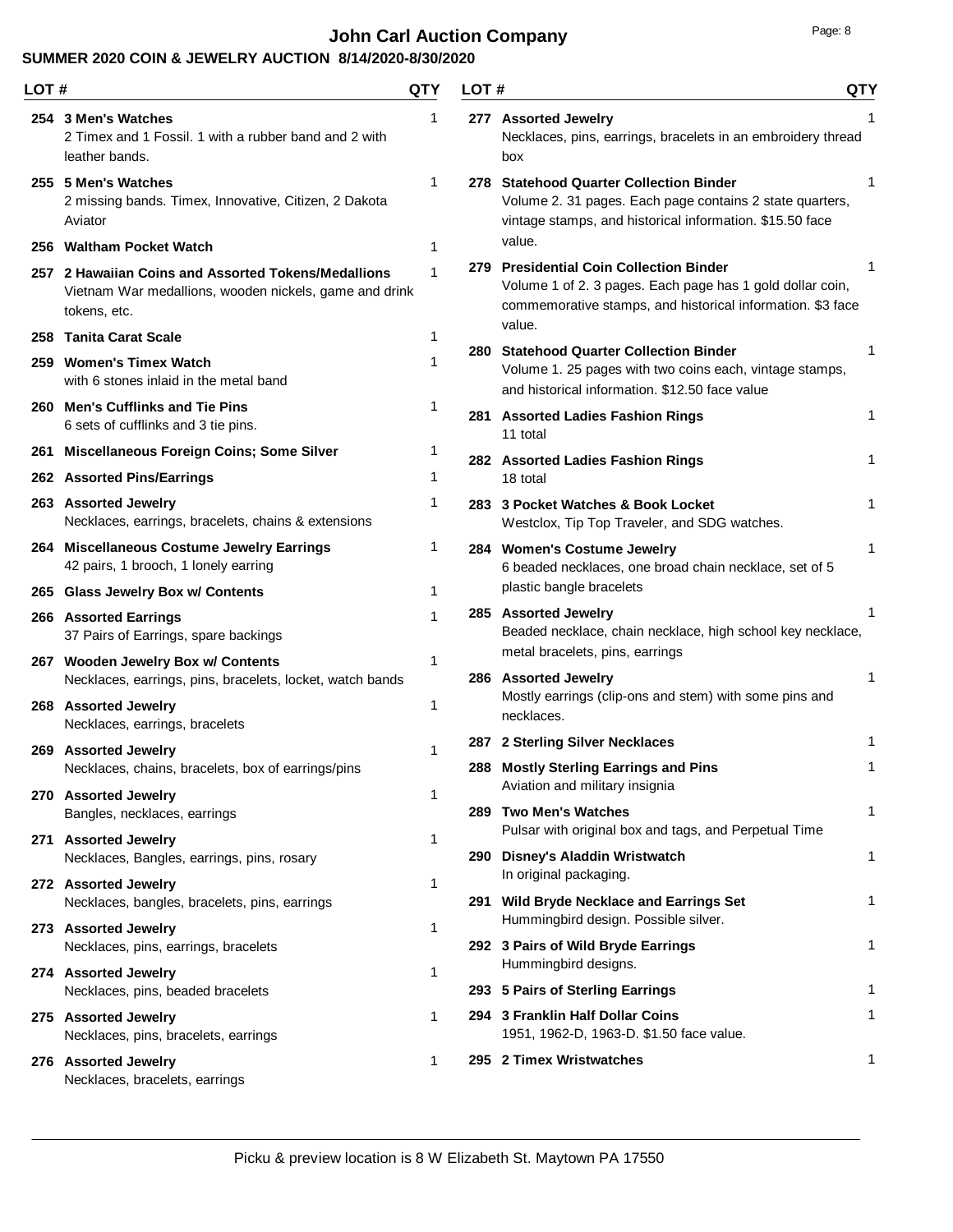# **John Carl Auction Company Page: 9** Page: 9

| LOT# |                                                                                                                                                         | QTY          | LOT# |                                                                                                                                                                                     | <b>QTY</b> |
|------|---------------------------------------------------------------------------------------------------------------------------------------------------------|--------------|------|-------------------------------------------------------------------------------------------------------------------------------------------------------------------------------------|------------|
|      | 296 9 Women's Wristwatches                                                                                                                              | 1            |      | 318 Metal Bracelet w/ Blue Stone                                                                                                                                                    | 1          |
|      | 297 9 Men's Wristwatches                                                                                                                                | 1            |      | Pattern engraved around entire outside of the bracelet.                                                                                                                             |            |
|      | 298 12 Watches & 2 Rings<br>Subway kids meal watch, backpack watch, 10 ladies                                                                           | $\mathbf{1}$ |      | 319 Men's Vintage Digital Watches<br>7 total. Quintel, Armitron, Nelsonic, Timex, Lorus, Benon                                                                                      | 1          |
|      | watches. 2 rings.                                                                                                                                       |              |      | 320 Women's Fashion Wristwatches                                                                                                                                                    | 1          |
|      | 299 17 Costume Brooches                                                                                                                                 | 1            |      | 321 7 Vintage Pins                                                                                                                                                                  | 1          |
|      | <b>300 Assorted Watches</b><br>Quartz digital, sports, children's, and fashion. Quartz<br>Armitron.                                                     | 1            |      | 322 Assorted Lot of Jewelry<br>floral bracelet, pendant & earrings set<br>4 chain necklaces (16" to 24"), 6 stick pins, 2 brooch pins,                                              | 1          |
|      | 301 Vintage Advertising Pins                                                                                                                            | 1            |      | Speidel black watch band, Xanadu Quartz watch, small<br>butterfly trinket box                                                                                                       |            |
|      | 302 3 Men's Vintage Wristwatches<br>With elastic bands. Elgin, Helbros Self-Winding, and<br>Wittnauer                                                   | 1            |      | 323 Assorted Earrings & Copper Bracelet<br>14Kt Christmas themed post earrings, French wire earrings<br>(made in Algeria), multi-colored ball post earrings (missing                |            |
|      | 303 Antique Waltham Sterling Silver Watch                                                                                                               | 1            |      | backs), and a bag of asstorted earrings                                                                                                                                             |            |
|      | 304 Men's Mercury Movement Watch<br>All Stainless Steel. New York.                                                                                      | 1            |      | 324 Assorted Necklaces, Bracelets, & Earrings<br>necklaces are 14" to 36" in length, plastic blue bead                                                                              | 1          |
|      | 305 Vintage Lucerne Swiss Made Men's Watch<br>Also 3 Ladies quartz watches with elastic bands                                                           | 1            |      | necklace with bracelet & earring set, plastic wood bracelet<br>325 Lot of Necklaces & Bracelets                                                                                     | 1          |
|      | 306 4 Timex Watches                                                                                                                                     | 1            |      | red, white, & blue plastic bead necklace (48"L), fuschia,                                                                                                                           |            |
|      | 307 Sterling Silver Tennis Bracelet<br>with gold tone and Cz stones inset. 8.5" long, 16.7g .925                                                        | 1            |      | pink, and orange wood bead necklace(26"L)/bracelet/earring<br>set, 3 pear & Gold chokers (14"L), gold & purple bead                                                                 |            |
|      | 308 3 Sterling Silver Necklaces<br>1 20" and 2 24". .925 and 20g wt                                                                                     | 1            |      | necklaces (24" to 30"L), 2 long chain necklaces (36" to<br>48"L)                                                                                                                    |            |
|      | 309 Vintage Native American Bracelet<br>Turquoise and Sterling Silver. Signed by S. Nelson. 23g wt                                                      | $\mathbf{1}$ |      | 326 6 Vintage Bracelets<br>327 Vintage 3 Piece Gem Jewelry Set                                                                                                                      | 1<br>1     |
|      | 310 Assorted Ladies Fashion Watches                                                                                                                     | 1            |      | necklace 22"L, bracelet, & post dangling earrings                                                                                                                                   |            |
|      | and watchbands                                                                                                                                          |              |      | 328 Gold & Turquoise Set With Cubic Zirconia Accents                                                                                                                                | 1          |
|      | 311 Costume Jewelry<br>Necklaces, bangles                                                                                                               | 1            |      | necklace is 22"L with extender, bracelet, and pair of post<br>earrings                                                                                                              |            |
|      | 312 Brown Jewelry Box w/ Gold Trim & Contents<br>Costume pearls, necklaces, earrings, pins, and pendant<br>pen/pencil set. Key included.                |              |      | 329 7 Vintage Necklaces<br>3 wood and plastic beaded necklaces (30" to 52"L), pearl tie<br>necklace (17"L), bead and chain necklace (54"L), and<br>gray/silver bead necklacs (22"L) |            |
|      | 313 Jewelry Box w/ Earrings<br>Embroidery thread box with 36 pairs of earrings                                                                          | 1            |      | 330 Assorted Chain Necklaces<br>14" to 28" in length                                                                                                                                | 1          |
|      | 314 White Jewelry Box w/ Gold Trim & Contents<br>Contains necklaces, bracelets, earrings, pins, money<br>clip/pocket knife combo. Mostly kids' jewelry. | 1            |      | 331 Assorted Necklaces, Bracelet, & Pin<br>lace butterfly pin with cubic zirconia accents, vintage                                                                                  | 1          |
|      | 315 White Jewelry Box w/ Raised Grapevine Pattern<br>Contains costume bangles and necklaces.                                                            | 1            |      | Christmas bracelet, 2 hold hinged bracelets, shell necklace<br>(30"), chian necklaces (24" to 28"), KC Enamel ribbon<br>necklace, post earrings                                     |            |
|      | 316 White Jewelry Box w/ 2 Drawers<br>Contains necklaces, earrings, lockets, bangles, pins                                                              | 1            |      | 332 Vintage Pendants & Ring<br>wood ring, pearl elastic ring, 3 sterling silver rings, three                                                                                        | 1          |
|      | 317 Lincoln Head Cent Collection Folders                                                                                                                | 1            |      | 10Kt pendants, 3 heart pendants, green stone pendant                                                                                                                                |            |
|      | Collection 1909-1940 (Number one) contains: 39 cents.<br>Collection 1941-Present (Number two) contains: 38 cents.<br>\$0.77 face value                  |              |      | 333 3 Vintage Silver Plate Bracelets<br>one bracelt made out of coins                                                                                                               | 1          |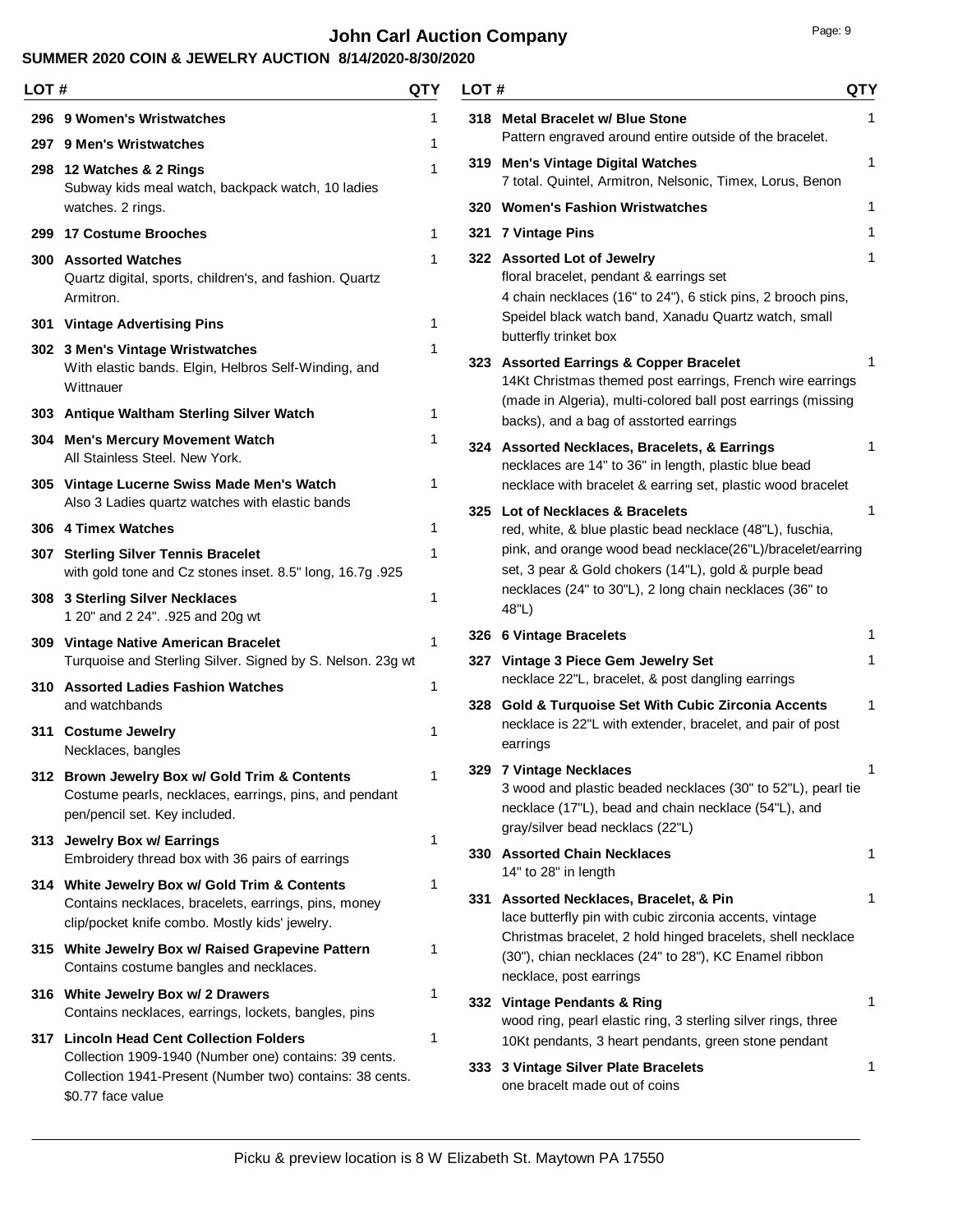# **John Carl Auction Company Page: 10** Page: 10

| LOT# |                                                                                                                                                 | QTY | LOT# |                                                                                                                                                                                                                   | <b>QTY</b>   |
|------|-------------------------------------------------------------------------------------------------------------------------------------------------|-----|------|-------------------------------------------------------------------------------------------------------------------------------------------------------------------------------------------------------------------|--------------|
|      | 334 Lee Sand Necklaces & One Pair Earrings<br>lion is Mother of Pearl inlay with black glass & amber beads<br>with matching earrings            |     |      | 353 Assorted Jewelry Lot<br>women's aqua Timex watch, dragonfly & Christmas wreath<br>pin, shoe pin, assorted necklaces                                                                                           | 1            |
|      | butterfly is Mother of Pearl inlay with black & white glass<br>beads                                                                            |     |      | 354 Western Style Belt Buckle & 5 Pair Button Covers<br>button covers are turquiose stone                                                                                                                         | 1            |
|      | Zebra striped is Mother of Pearl Inlay with white pearl<br>nuggets - all are 18" to 24"L<br>335 Hammered Silver & Turquoise Necklace            | 1   |      | 355 Assorted Jewelry Lots<br>charm necklaces & assorted rosaries, cros & Catholic                                                                                                                                 | $\mathbf{1}$ |
|      | 22"L                                                                                                                                            |     |      | necklaces & pendants, tien pins                                                                                                                                                                                   | 1            |
|      | 336 Necklace With Mother of Pearl Style Pendant                                                                                                 | 1   |      | 356 Pair of Turquoise Solitaire Rings<br>with Sterling & Gold filled bands - size 9.5                                                                                                                             |              |
|      | 337 Braided Leather Choker With Silver Heart Pendant<br>heart also has cubic zirconia stones                                                    | 1   |      | 357 Vintage Sterling Silver Ring<br>with solitaire cubic zerconia stone - size 11.5                                                                                                                               | 1            |
|      | 338 Carolyn Pollack Turtle Necklace & Pearl Bracelets<br>necklace has Mother of Pearl inlay and wood and green                                  | 1   |      | 358 8 Women's Fashion Rings<br>assorted sizes                                                                                                                                                                     | 1            |
|      | glass beads 24"L<br>3 pearl mugget bracelets (pink & white one comes with<br>decorative bag), 2 Mother of Pearl flower buttons                  |     |      | 359 4 Vintage Bus Tokens<br>by Lewistown Transportation                                                                                                                                                           | $\mathbf{1}$ |
|      | 339 Silver Ring With Red Stones<br>size 8.5 with gift box                                                                                       | 1   |      | 360 34 Canadian Pennies<br>2 marked1867-1967 - 1950s through 1980s                                                                                                                                                | $\mathbf{1}$ |
|      | 340 Sterling Silver Earrings With Cubic Zurconia Stone<br>.925 Sterling                                                                         | 1   |      | 361 Assorted Early Coins<br>includes 1911 V Nickel, 1963 nickel, three 1943 zink<br>pennies                                                                                                                       | 1            |
|      | 341 Susan B Anthony Silver Dollar Coin & Barber Dime                                                                                            | 1   |      | 1967D, 1956D, & 1956 wheat cents                                                                                                                                                                                  |              |
|      | silver dollar coin is 1979P and the Barber Silver Dime is<br>1892                                                                               |     |      | 362 Assorted Canadian & Foreign Coins<br>some silver                                                                                                                                                              | 1            |
|      | 342 Assorted Foreign Coins                                                                                                                      | 1   |      | 363 Vintage Bracelet Lot                                                                                                                                                                                          | 1            |
|      | 343 Early Canadian Coins                                                                                                                        | 1   |      | metal bangles, plastic & wood colored bracelets, beaded<br>elastic, and more                                                                                                                                      |              |
|      | 344 Multi-Stranded Beaded Necklace & Pendant<br>pendant is Mother of pearl with frog and cubic zirconia<br>stone accents                        | 1   |      | 364 2003 Proof Set<br>Kennedy half dollar, 5 Washington quarters with P mint                                                                                                                                      | 1            |
|      | 345 Mother of Pearl Bracelet With Purple Gemstones                                                                                              | 1   |      | mark, Sacajawea dollar, Roosevelt dime, Jefferson nickel,                                                                                                                                                         |              |
|      | 346 Turquoise & Sterling Silver Filigree Ring<br>size 8.5 & .925 silver, with blue stone accents                                                |     |      | Lincoln penny \$2.91 face value<br>365 2005P Proof Set                                                                                                                                                            | 1            |
|      | 347 Vintage Jade Flower Pin & Emerald Green Cross<br>flower pin is .925 Sterling Silver setting<br>cross pendant is emerald green stone         | 1   |      | Kennedy Half Dollar, Lewis & Clark Nickel, Buffalo Nickel,<br>Sacagawea Dollar, Rooseelt Dime, Lincoln Penny & 5 State<br>Quarters (California, Kansas, Minnesota, West Virginian, &<br>Oregon) \$2.96 face value |              |
|      | 348 Sterling Silver Turtle Necklace 22"L                                                                                                        | 1   |      | 366 2006P Proof Set                                                                                                                                                                                               | 1            |
|      | 349 14K Gold & Diamond Wedding Set<br>In Gift Box - Size 6.5                                                                                    | 1   |      | Kennedy Half Dollar, Sacagawea Dollar, Roosevelt Dime,<br>Lincoln Penny, Jefferson Nickel & 5 State Quarters                                                                                                      |              |
|      | 350 Custom Made Men's Wedding Band 14K Gold<br>with diamonds - size 9.5                                                                         | 1   |      | (Nevada, Nebraska, Colorado, South Dakota, & North<br>Dakota) - \$2.91 face value                                                                                                                                 |              |
|      | 351 Vintage Musical Jewelry Box<br>filled with assorted necklaces (costume, homeade, and<br>chains with pendants), earrings, vintage bendy doll | 1   |      | 367 2000D Proof Set<br>Kenedy Half Dollar, Sacagawea Dollar, Roosevelt Dime,<br>Jefferson Nickel, Lincoln Penny, & 5 State Quarters                                                                               | 1            |
|      | 352 Assorted Post & French Style Earrings                                                                                                       | 1   |      | (Nevada, Nebraska, Colorado, South Dakota, & North<br>Dakota) \$2.91 face value                                                                                                                                   |              |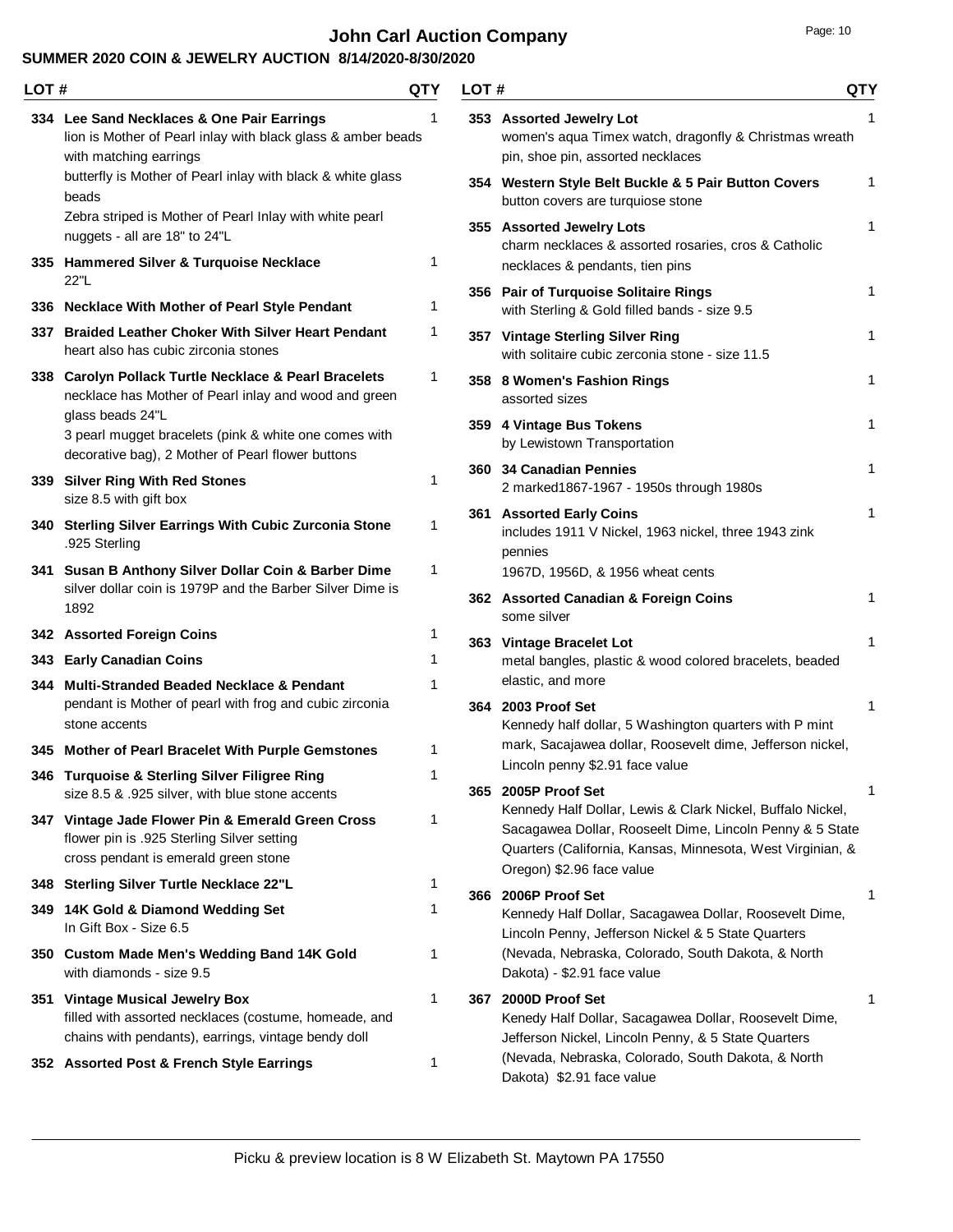**John Carl Auction Company** Department of the Page: 11

### **SUMMER 2020 COIN & JEWELRY AUCTION 8/14/2020-8/30/2020**

Uncirculated Delaware Penny

\$1.84 face value

#### **LOT # QTY** Kenedy Half Dollar, Sacagawea Dollar, Roosevelt Dime, Jefferson Nickel, Lincoln Penny, & 5 State Quarters (Kentucky, Vermont, Rhode Island, North Carolina, & New York) \$2.91 face value **368 2001P Proof Set** 1 Kenedy Half Dollar, Sacagawea Dollar, Roosevelt Dime, Jefferson Nickel, Lincoln Penny, & 5 State Quarters (NH, MD, SC, MA, VA) - \$2.91 face **369 2000P Proof Set** 1 2 Kenedy Half Dollar, 3 Susan B Anthony Dollar, 2 Washington Quarters, 2 Roosevelt Dime, 2 Jefferson Nickel, & 2 Lincoln pennies - \$4.82 face value **370 1981P Proof Set** 1 Kenedy Half Dollar, Sacagawea Dollar, Roosevelt Dime, 2 Jefferson Nickel, Lincoln Penny, & 5 State Quarters (MI, FL, TX, IA, WI) face value \$2.96 **371 2004D Proof Set** 1 Kenedy Half Dollar, Sacagawea Dollar, Roosevelt Dime, Jefferson Nickel, Lincoln Penny, & 5 State Quarters (SD, ND, NV, CO, & NB) \$2.91 face **372 2006D Proof Set** 1 Set 1 is Kennedy Half Dollar, Washington Quarter, Roosevelt Dime, Jefferson Nickel, Lincoln Penny, & Uncirculated Phila Penny Set 2 is Kennedy Half Dollar, Washington Quarter, Roosevelt Dime, Jefferson Nickel, Lincoln Penny, & Uncirculated Delaware Penny \$1.84 face value **373 1995 Proof Set** 1 Set 1 is Kennedy Half Dollar, Susan B Athony Dollar, Washington Quarter, Roosevelt Dime, Jefferson Nickel, Lincoln Penny, Set 2 is Kennedy Half Dollar, 2 Susan B Anthony Dollar, Washington Quarter, Roosevelt Dime, Jefferson Nickel, Lincoln Penny D mint, & \$4.82 face value **374 1980 Proof Set** 1 Kennedy Half Dollar, Sacagawea Dollar, Roosevelt Dime, 2 Jefferson Nickles, Lincoln Penny, & 5 State Quarters P Mint (WI, IA, MI, FL, & TX) face value \$6.71 **375 2004 Proof Set** 1 Set 1 is Kennedy Half Dollar, Washington Quarter, Roosevelt Dime, Jefferson Nickel, Lincoln Penny, & Uncirculated Phila Penny Set 2 is Kennedy Half Dollar, Washington Quarter, Roosevelt Dime, Jefferson Nickel, Lincoln Penny, & **376 1992 Proof Set** 1 **LOT # QTY** Set 1 is Kennedy Half Dollar, Washington Quarter, Roosevelt Dime, Jefferson Nickel, Lincoln Penny, & Uncirculated Phila Penny Set 2 is Kennedy Half Dollar, Washington Quarter, Roosevelt Dime, Jefferson Nickel, Lincoln Penny, & Uncirculated Delaware Penny \$1.84 face value **377 1986 Proof Set** 1 Kennedy Half Dollar, Sacagawea Dollar, Roosevelt Dime, Jefferson, Nickel, Lincoln Penny, & 5 State Quarters D Mint (TN, IN, MS, OH, LA) \$2.91 face value **378 2002 Proof Sets** 1 Kennedy Half Dollar, Sacagawea Dollar, Roosevelt Dime, Jefferson Nickel, Lincoln Penny, & 5 State Quarters D mint (IL, AL, ME, MD, & AR) face value \$2.91 **379 2003 Proof Sets** 1 Kennedy Half Dollar, Sacagawea Dollar, Roosevelt Dime, Jefferson Nickel, Lincoln Penny, & 5 State Quarters P Mint Face Value \$2.91 **380 2002 Proof Sets** 1 Set 1 Kennedy Half Dollar, Washington Quarter, Roosevelt Dime, Jefferson Nickel, Lincoln Penny, & Uncirculated Phila Penny Set 2 Kennedy Half Dollar, Washington Quarter, Roosevelt Dime, Jefferson Nickel, Lincoln Penyy, & Uncirculated Delaware Penny Face value \$1.84 **381 1993 Proof Sets** 1 Kennedy Half Dollar, Sacagawea Dollar, Roosevelt Dime, Jefferson Nickel, Lincoln Penny, & 5 State Quarters D Mint (RI, NC, NY, KY, & VT) Face Value: \$2.91 **382 2001 Proof Sets** 1 1920, 1930, 1935, & 1939 - no mint marks **383 4 Lincoln Wheat Cents** 1 **384 1943D Silver Mercury Dime** 1 two 2000P Massachusetts, 2002P Ohio **385 3 State Quarters Massachusetts** 1 Seven 2004D (4 Louisianna Purchas & 3 Lewis & Clark), Twelve 2005P American Bison, Eight 2005D Ammerican Bison Face Value \$1.35 **386 Uncirculated Western Journey Nickels** 1 sixteen 2004P (12 Lousianna Purchase & 4 Lewis & Clark) fourteen 2005 (11 "D" mint & 3 "P" mint; All are Ocean View & Lewis & Clark Series) **387 Uncirculated Westward Journey Series Nickels** 1